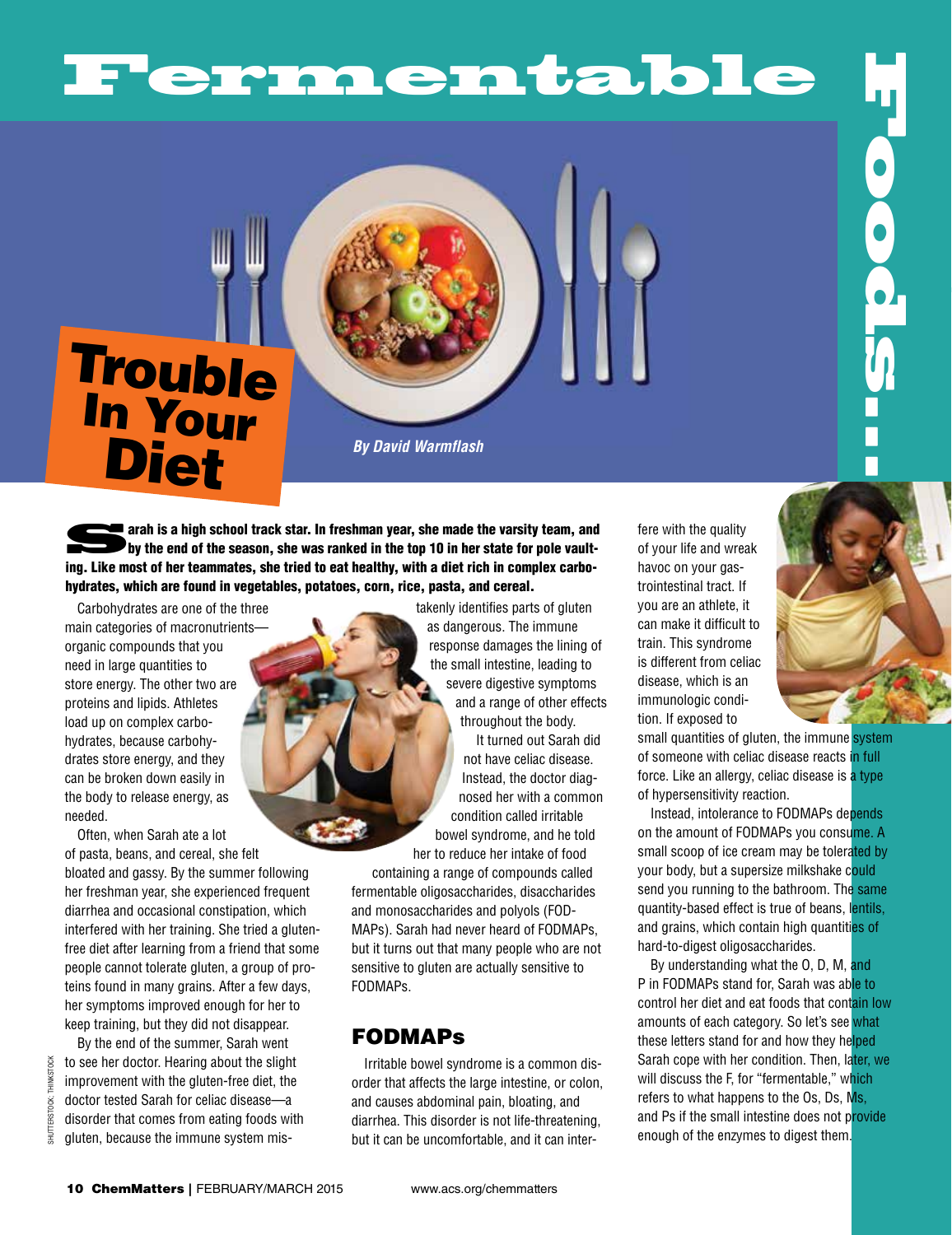





First, the O in FODMAPs stands for "oligosaccharides," which are a type of carbohydrate. Carbohydrates form a large group

of organic compounds that are present in foods and living tissues; they include sugars, starch, and cellulose. They contain hydrogen and oxygen in the same ratio as water (2:1) and are made up of monosaccharides, or simple sugars (Fig. 1), which are joined together to form chains containing thousands of these monosaccharide units. Oligosaccharides contain only between three and 10 monosaccharides, so they are relatively small.

When food is digested, it goes from the mouth to the esophagus and then to the stomach and the small intestine. The main function of the small intestine is to absorb nutrients and minerals from food. Following absorption, nutrients travel through the bloodstream to organs and tissues throughout the body. The food parts that are not absorbed go through the colon, from where they are later eliminated.

In the small intestine, biological catalysts called enzymes break apart the bonds connecting the various monosaccharide building blocks. For instance, pancreatic amylase breaks apart any oligosaccharides made from glucose into their glucose subunits. But certain oligosaccharides are built from other small sugars, and amylase will not work on these. Two important examples are galactooligosaccharides and fructans.

Galacto-oligosaccharides, which contain galactose subunits (Fig. 2), are present in large quantities in beans, lentils, and chickpeas—the legumes that are used to make hummus. Fructans are strands of fructose subunits, and they are found in several grains. especially wheat, rye, and barley, along with certain vegetables such as onions, artichokes, and leeks.



**Figure 2. Stachyose, a type of galacto-oligosaccharide found in green beans and soybeans, is composed of four monosaccharides that are in the following order (from top to bottom): two galactose molecules, one glucose molecule, and one fructose molecule.**

For the most part, humans can produce small amounts of the enzymes needed to break up galacto-oligosaccharides and fructans into their individual subunits (Fig. 3). Most people can handle modest amounts of accumulates in foods such as sweet potatoes when they are cooked. Heat breaks the bonds between the individual glucose building blocks but generally not all of them. So, often, maltose is left behind.

OH



**Figure 3. A fructan molecule (blue) is broken down by enzymes (red) into fructose molecules, the building blocks from which it is made. There are several types of fructans, and their building blocks are either fructose molecules or a mix of glucose and fructose molecules.**

grains and beans fairly well, but some people can tolerate large amounts, and some people cannot handle even a little bit. Also, any given person may handle galacto-oligosaccharides and fructans completely differently.

Sarah loves hummus. She might be able to break down the galacto-oligosaccharides in hummus but not the fructans in the bread on which she spreads it, or it could be the other way around. In either case, any undigested oligosaccharides pass through the small intestine into the colon before being eliminated from the body. Upon reaching the large colon, they will cause discomfort, such as bloating and diarrhea (Fig. 4).

Now, let's look at the D, or disaccharide, in FODMAPs. Disaccharides are made of carbohydrate molecules that contain only two monosaccharides.

Like oligosaccharides, there are many kinds of disaccharides, and

enzymes break down some but not others. Amylase, for instance, works well on a disaccharide called maltose, which consists of two glucose subunits, but it will not work on other disaccharides.

Maltose is found in molasses and malted drinks, and it also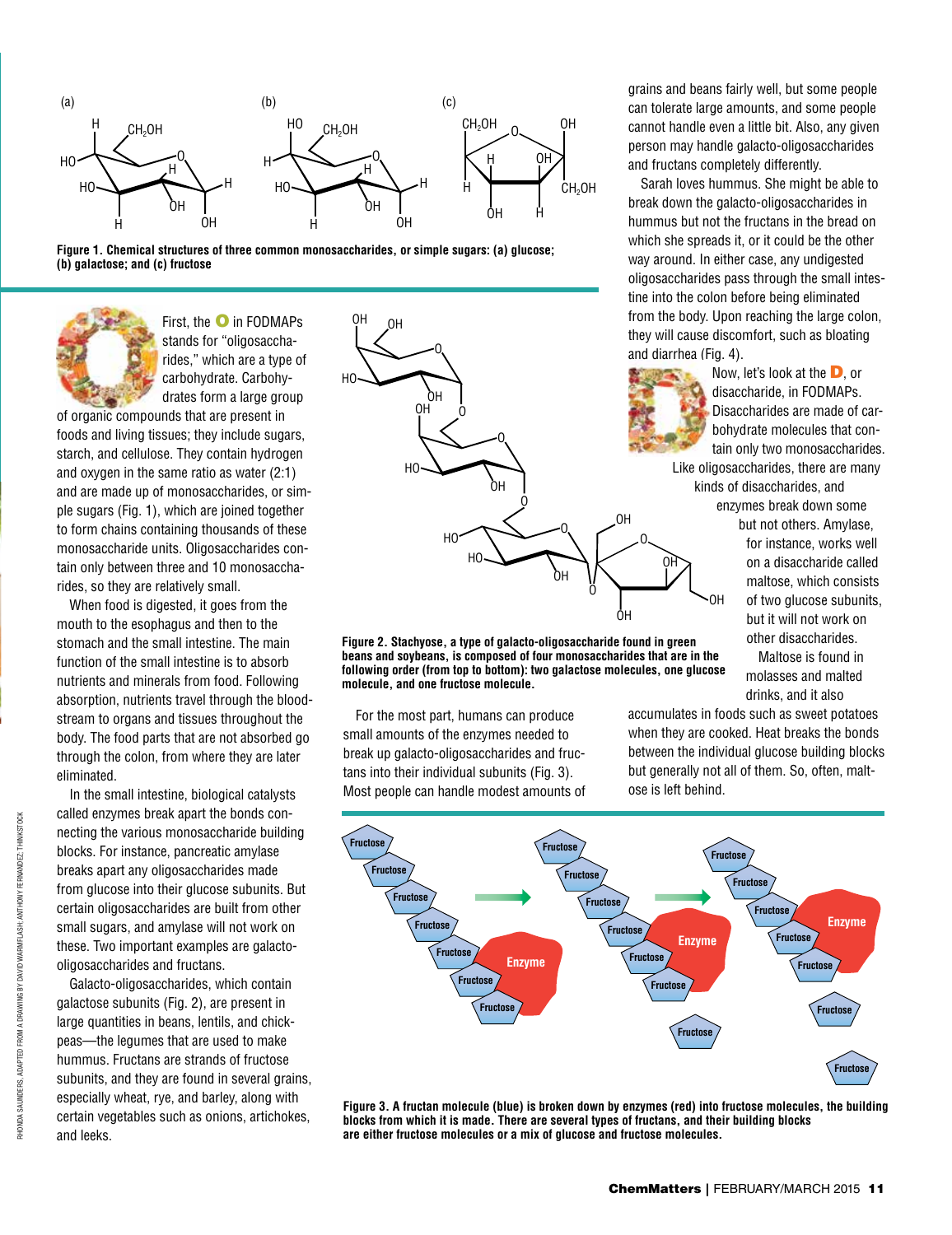